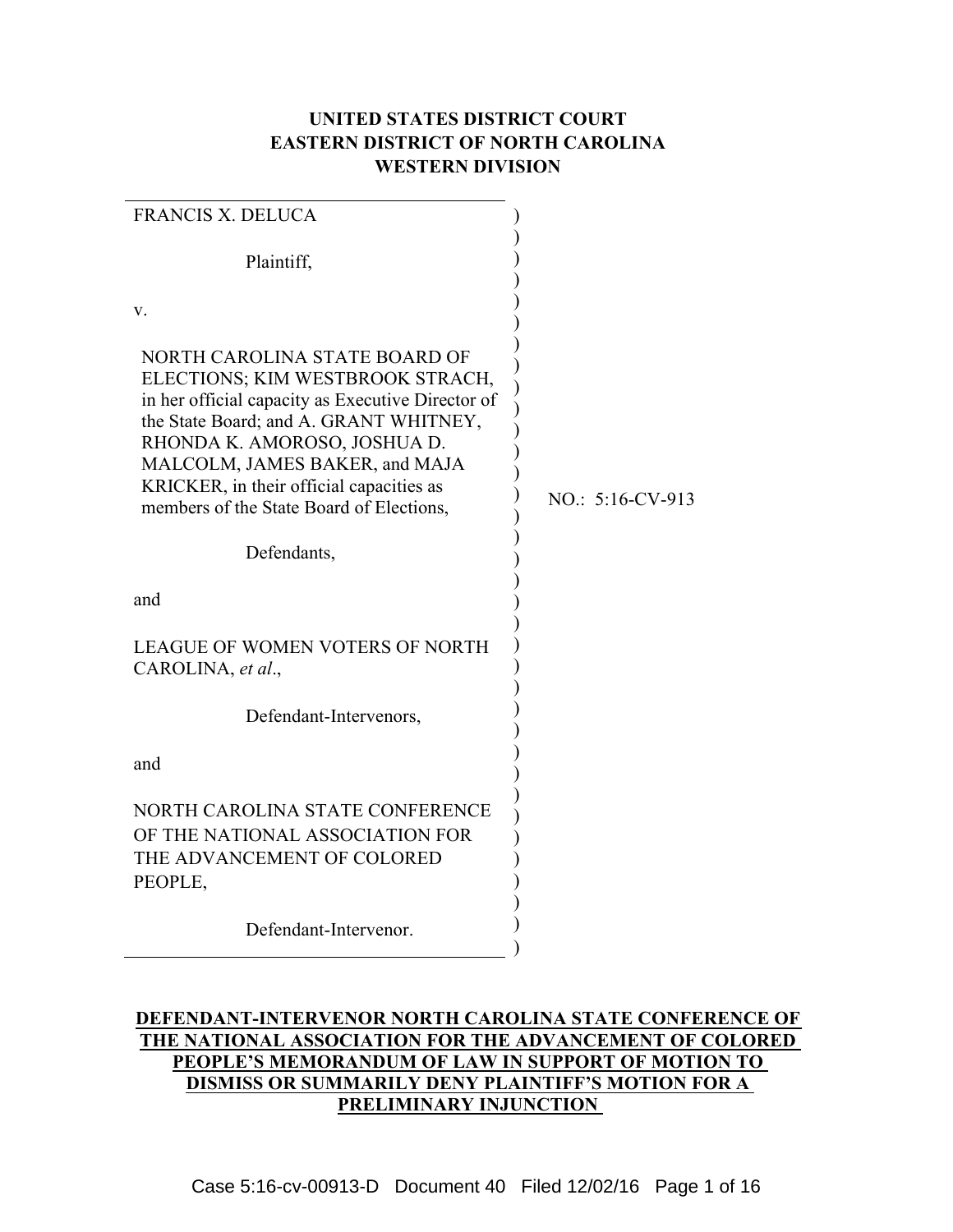#### **PRELIMINARY STATEMENT**

It should be clear from Plaintiff's failure to file a memorandum supporting his preliminary injunction motion that he has no factual or legal basis to support his motion, and that this case was brought for other reasons. Plaintiff had an opportunity to file this lawsuit before the same-day registration period and before the election. Only after the election results became clear did Plaintiff file suit, and he then moved for a preliminary injunction seeking to delay the outcome of the election.

At that point, in blatant disregard for Local Rule 7.1(e), Plaintiff failed to file a memorandum along with his preliminary injunction motion, a memorandum that would have allowed the Court to determine the merits of his motion. And now, even after the original deadline for Defendants' briefs in response has passed, Plaintiff still has not filed a brief in support of the motion.

The Court should not indulge Plaintiff's delay tactics by allowing him further time to provide the Court with arguments and evidence he should have already presented. The Court certainly should not hold a hearing on a two-page motion that fails to even mention the elements he is required to prove for an injunction.

There is no reason to make an exception for Plaintiff from the rules that apply to all other litigants. Plaintiff could have filed this litigation at any time during the past four months since same-day registration was reinstated, but chose to wait until after he knew the election results. As he waited, he had ample time to retain counsel, have them investigate his claims, and have papers ready to go when he filed suit and sought an injunction.

If Plaintiff cannot be bothered to go to the trouble of preparing for this litigation and filing routine papers in support of his request for a preliminary injunction, he should not be allowed to further waste the time and resources of the Court. He also should not be

 $\mathcal{D}$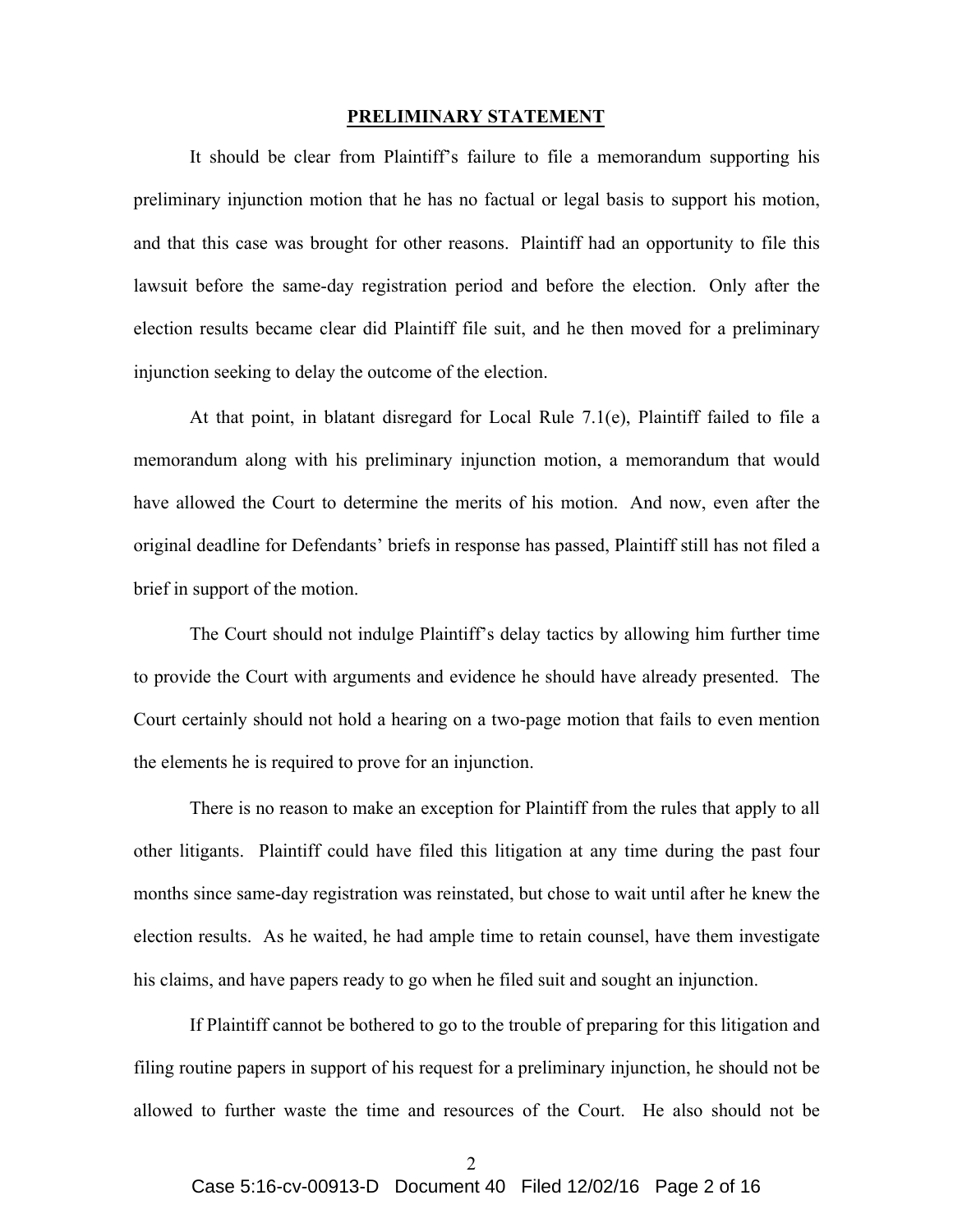permitted to continue to disrupt the real work being done by the State Board of Elections Defendants by hauling them into court for an unwarranted hearing during a time when they are working to comply with their statutory responsibilities in completing the election canvass and certifying the election results. Defendant-Intervenor North Carolina State Conference of the National Association for the Advancement of Colored People ("NC NAACP") respectfully requests that the Court hold Plaintiff to the same standard as other litigants, and either summarily deny or dismiss Plaintiff's motion for a preliminary injunction.

### **STATEMENT OF THE CASE**

On November 21, 2016, Plaintiff filed an unverified Complaint against Defendants The North Carolina State Board of Elections ("SBOE"), SBOE Executive Director Kim Strach, and SBOE Board members A. Grant Whitney, Rhonda K. Amoroso, Joshua D. Malcolm, James Baker, and Maja Kricker (collectively "SBOE Defendants") based on the SBOE's and county boards of elections' administration of same-day registration. Doc. No. 1. In the Complaint, Plaintiff sought injunctive relief requiring "the Board to withhold certification" and "to delay the counting of ballots and the certification of election results . . . ." *Id*. at 2, 9.

Two days later, on November 23, 2016, Plaintiff filed a two-page motion for a preliminary injunction setting forth no legal or evidentiary justification for an injunction, but assuring the Court that "Plaintiff will submit a Memorandum of Law addressing all necessary elements for the entry of a preliminary injunction." Doc. No. 9 at  $\P$  6. On the same day, the Court calendared a hearing on the motion for December 2, 2016 and ordered that any opposition be filed by 5:00 p.m. on November 30, 2016.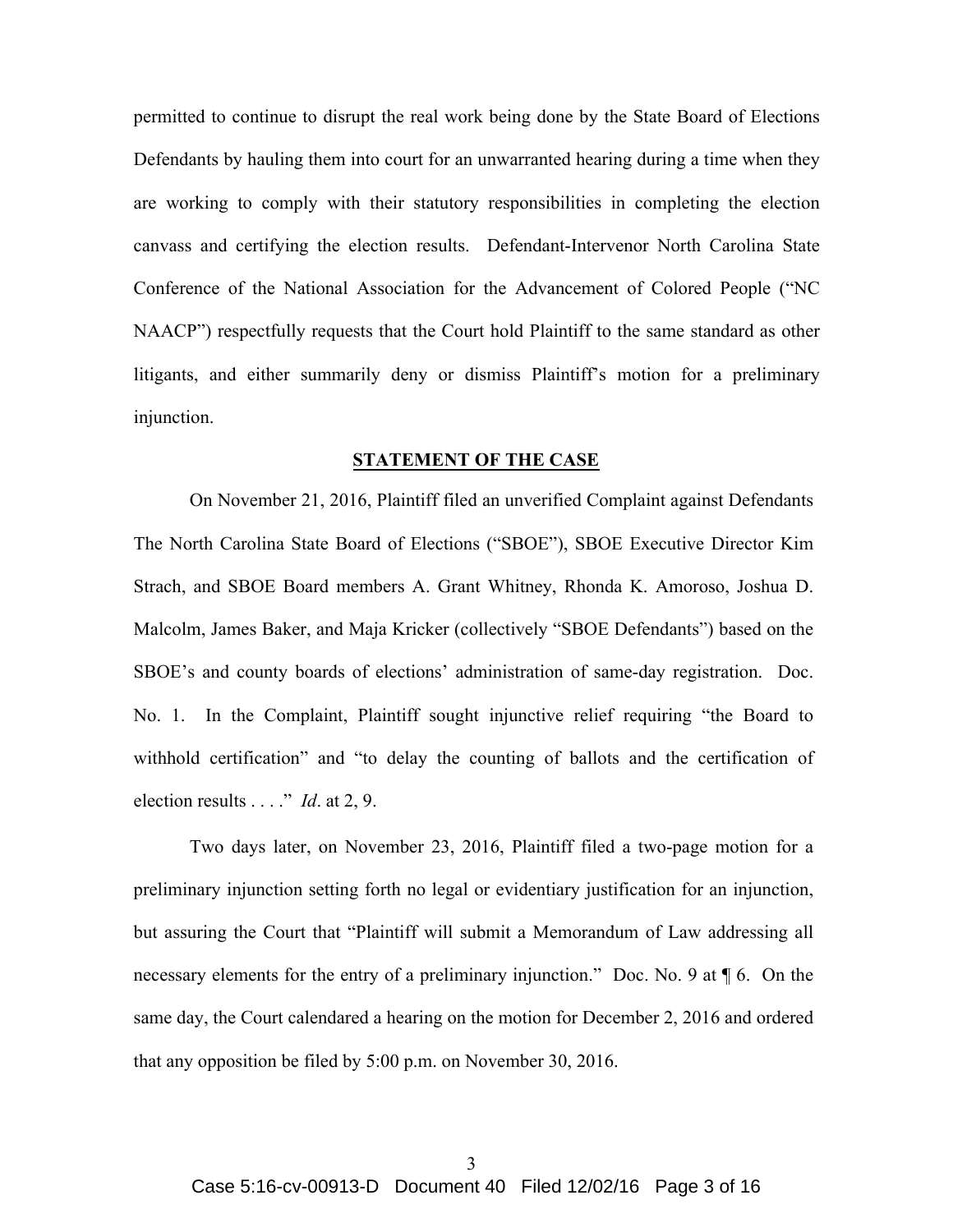On November 29, 2016, the Court granted a motion to intervene as defendants filed by the League of Women Voters of North Carolina, North Carolina A. Philip Randolph Institute, Common Cause North Carolina, Kay Brandon, Sara Stohler, Hugh Stohler, Anthony Mikhail Lobo, Anna Jaquays, and Michael T. Kuykendall (collectively "the LWV Defendant-Intervenors"). Doc. No. 18. On November 30, 2016, the LWV Defendant-Intervenors moved to dismiss the complaint. Doc. Nos. 36, 37. On November 30, 2016, the Court allowed the NC NAACP to intervene as a defendant as well. Doc. No. 35.

On November 29, 2016, the SBOE Defendants were forced to file a motion to extend the time to file responses to the motion for a preliminary injunction and to delay the hearing. Doc. No. 27. The extension was necessary because the Governor refused to approve the SBOE Defendants' request to retain private counsel, and the SBOE General Counsel then had to enter an appearance and prepare to defend the SBOE Defendants. *Id*.; Doc. No. 27-1 at 1. The Court granted the motion, extending the time to file oppositions to December 5, 2016, and rescheduled the preliminary injunction hearing for December 8, 2016. To date, Plaintiff has yet to file a memorandum of law in support of his motion for a preliminary injunction.

### **STATEMENT OF FACTS**

On July 29, 2016, the Fourth Circuit struck down legislation enacted by the North Carolina General Assembly that "restricted voting and registration in five different ways, all of which disproportionately affected African Americans." *North Carolina State Conference of NAACP v. McCrory*, 831 F.3d 204, 214 (4th Cir. 2016) ("*NC NAACP*"). The court concluded that the challenged provisions – which included abolition of sameday registration – were enacted with "discriminatory intent," *id.* at 215, and "target[ed]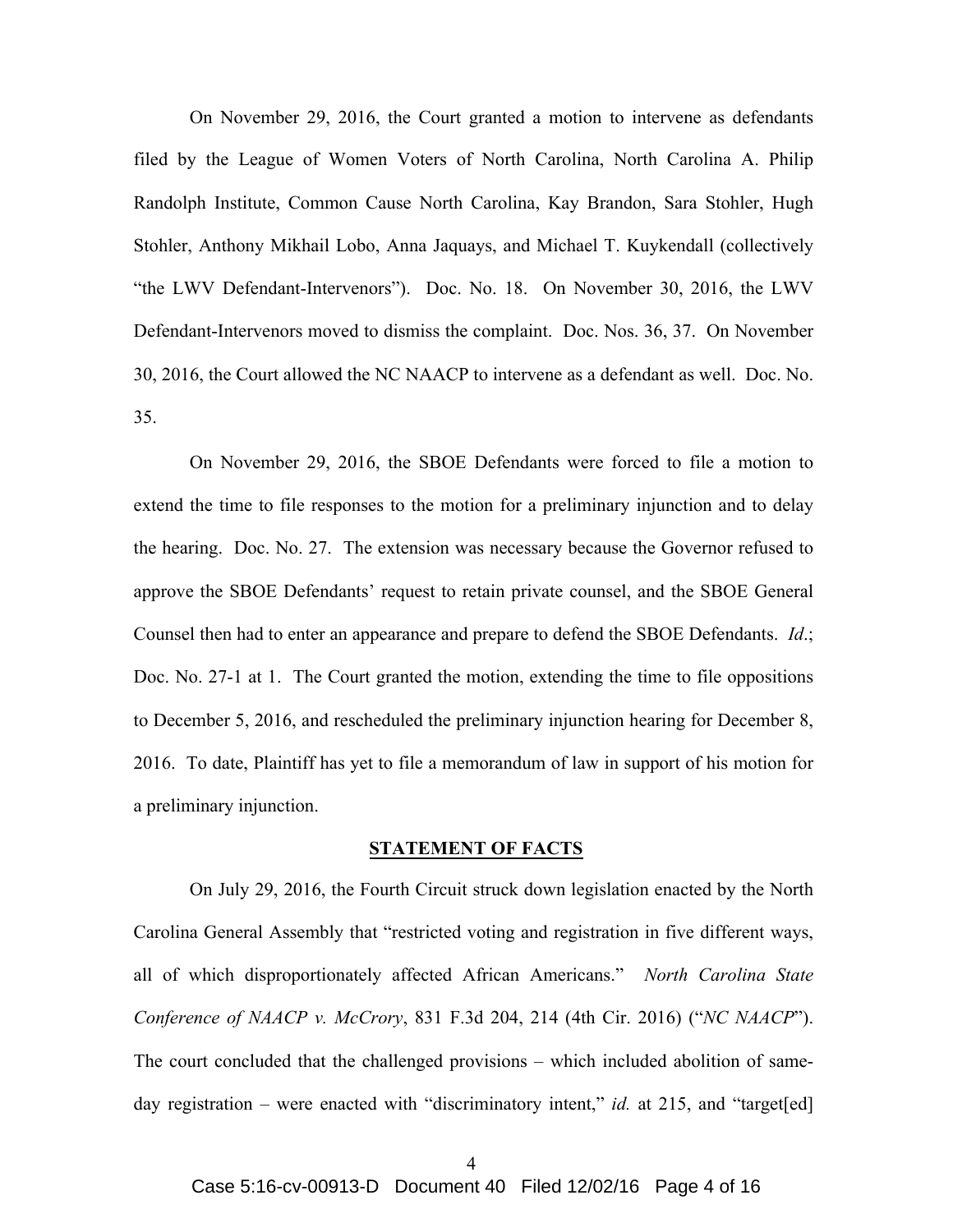African Americans with almost surgical precision . . . ." *Id.* at 214. The court remanded to the district court with instructions to enjoin the new provisions, which resulted in the restoration of same-day registration. *Id.* at 215.

Although Plaintiff and the organization that he heads, the Civitas Institute ("Civitas"), have long opposed same-day registration and were involved in the development of the legislation that the Fourth Circuit found racially discriminatory, Plaintiff and Civitas made no attempt to intervene in the *NC NAACP* litigation. Moreover, following the Fourth Circuit's decision reinstating same-day registration, Plaintiff's claims that the re-instituted law violates the National Voter Registration Act ("NVRA") and the Equal Protection Clause could have been brought well before the same-day registration period and the November 8, 2016 election, yet Plaintiff chose not to file suit until after the election. While Plaintiff bided his time, voters utilized same-day registration to cast their votes, as allowed by the Fourth Circuit's decision in *NC NAACP*.

Then, almost two weeks after the election – after the election results were known but while votes were still being counted – Plaintiff finally chose to file suit, asking the Court to delay the SBOE's certification of the results and retroactively disenfranchise some of the voters who used same-day registration. Plaintiff accompanied the filing of his complaint with a press conference. At that press conference, Plaintiff provided no explanation for why he waited until after the election to file suit. Colin Campbell and Lynn Bonner, *Civitas Sues to Stop Final NC Vote Count, Cites Concerns About Same-Day Registration*, The News & Observer, Nov. 22, 2016, http://www.newsobserver.com/news/politics-government/politics-columns-blogs/underthe-dome/article116393383.html, attached hereto as Attachment 1. He reported to the media that he and Civitas brought the suit because legislative leaders had indicated they

5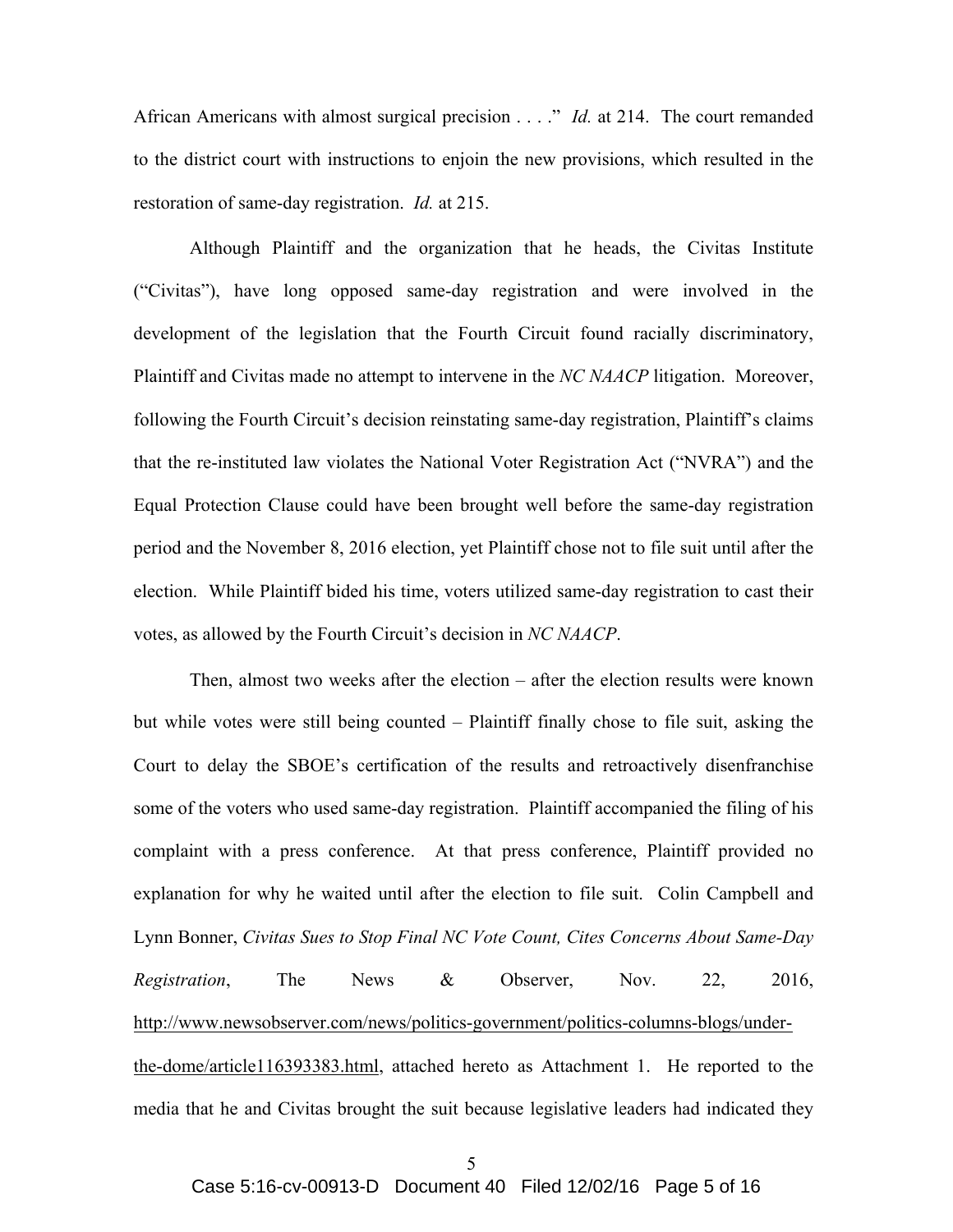might revisit the election laws next year. *Id*, at 3. He explained, "We think same-day registration is a bad policy. This is the [sic] about the best way we can use the courts to show that it is." *Id*. He stated further: "We think it's important to create a record about the chaos and turmoil same-day registration brings to the election process." Mark Binker and Cullen Browder, *Civitas Suit: Verify Addresses on All One-Stop Votes*, WRAL, Nov. 22, 2016, http://www.wral.com/-civitas-sues-over-same-day-registrations/16266320/, attached hereto as Attachment 2.

#### **ARGUMENT**

## I. PLAINTIFF'S MOTION FOR SUMMARY JUDGMENT SHOULD BE SUMMARILY DENIED OR DISMISSED FOR FAILURE TO FILE A SUPPORTING MEMORANDUM

Eastern District of North Carolina Local Rule 7.1(e) provides that "all motions … shall be filed with an accompanying supporting memorandum . . . ." Rule 11.1 allows for sanctions if "any party fails to comply in good faith with any local rule of this court  $\dots$ ."

6 This Court has regularly enforced Local Rule 7.1(e) and denied motions for failure to file a supporting memorandum. *See Mission Essential Pers., LLC v. Worldwide Language Res., Inc*., No. 5:12-CV-294-D, 2013 WL 5442212, at \*2 (E.D.N.C. Sept. 27, 2013) (Dever, J.) (denying motion for summary judgment when plaintiff failed to file supporting memorandum although plaintiff had served memorandum on defendants), attached hereto as Attachment 4; *Dew ex rel. K.W. v. Colvin*, No. 4:12-CV-129-D, 2013 WL 4523617, at \*3 (E.D.N.C. Aug. 27, 2013) (Dever, J.) (adopting magistrate judge's recommendation: "Thus, in violation of the Local Civil Rules of this court, the motion is unsupported by both argument and the documents necessary for a substantive ruling. It will therefore be recommended that the motion to remand be summarily denied."), attached hereto as Attachment 3; *Lloyd v. New Hanover Reg'l Med. Ctr*., No. 7:06-CV-130-D, 2009 WL 674394, at \*1 (E.D.N.C. Mar. 11, 2009) (Dever, J.) ("The local rules at issue promote

Case 5:16-cv-00913-D Document 40 Filed 12/02/16 Page 6 of 16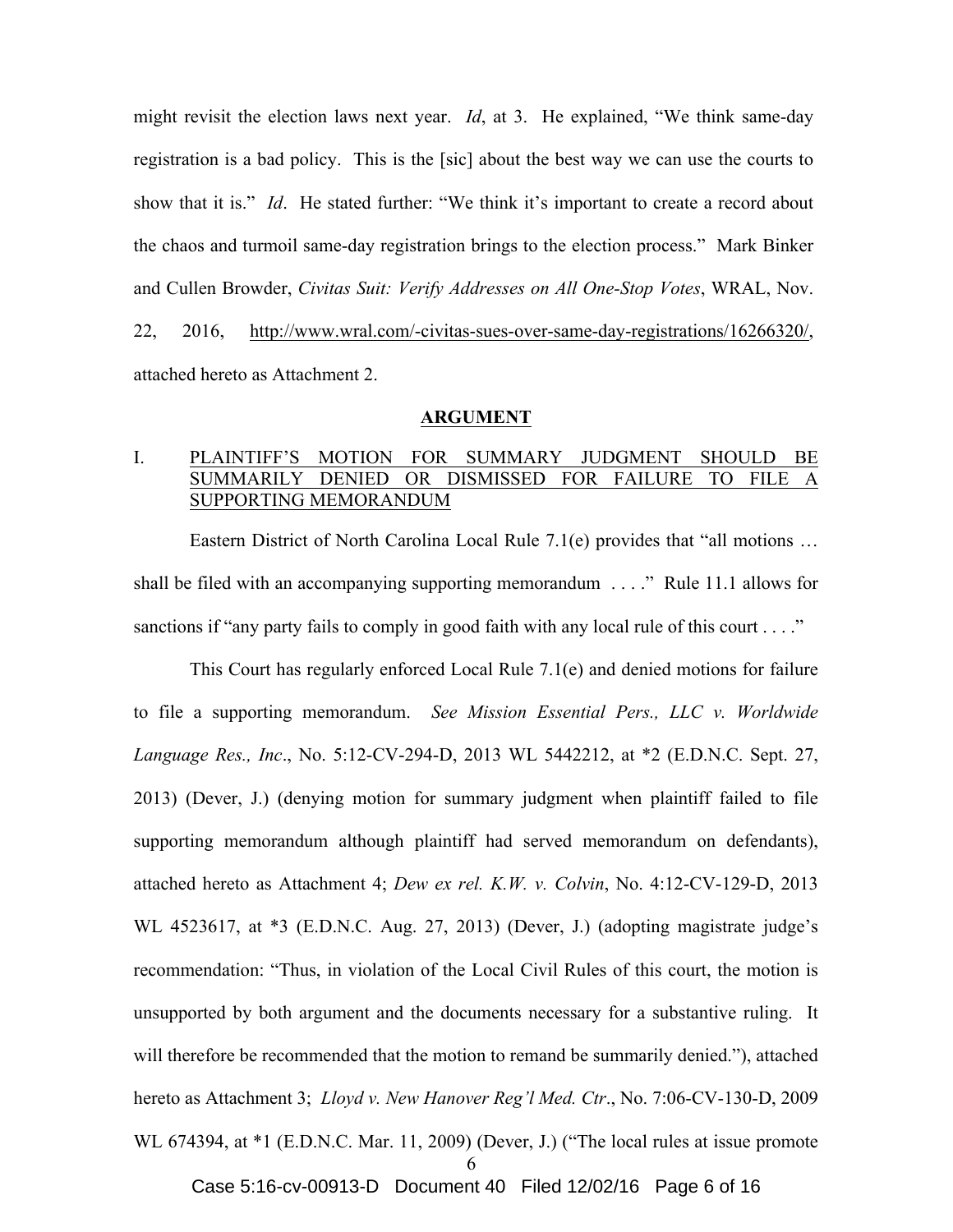the orderly resolution of discovery disputes. … When a party files a motion to compel, yet fails to [file a supporting memorandum], the court may deny the motion. … Moreover, the court finds that the violations were prejudicial to defendant and the orderly administration of justice. Accordingly, plaintiff's motion to compel is denied."), attached hereto as Attachment 5; *Higgins v. Spence & Spence, PA*, No. 5:07-CV-33-D(1), 2009 WL 536069, at \*3 (E.D.N.C. Mar. 3, 2009) (Dever, J.) ("Rule 7.1 … clearly states that a motion 'shall be filed *with* an accompanying supporting memorandum.' … Consequently, defendants failed to comply with [the relevant Local Rule], and the court denies defendants' original motions contained within their answers."), attached hereto as Attachment  $6<sup>1</sup>$ 

Here, the motion itself reveals that Plaintiff was aware that he was required to file a supporting memorandum of law. Nonetheless, Plaintiff violated Local Rule 7.1(e) by not filing a memorandum simultaneously with his motion and continuing to fail to file it over the past nine days, even as Plaintiff watched the Court set and re-set deadlines for Defendants' and Defendant-Intervenors' opposition filing to his motion. Counsel for

<sup>&</sup>lt;sup>1</sup> Other judges in this District have similarly denied motions for failure to file a supporting memorandum. *See Harleysville Life Ins. Co. v. Harrelson*, No. 7:10-CV-00051-DAN, 2011 WL 4544047, at \*12 (E.D.N.C. Sept. 29, 2011) ("[A]llowing the motion to amend/correct answer at this juncture would be unduly prejudicial[;] . . . because the [defendants] have failed to file a memorandum in support as required by Local Rule 7.1(d), it is impossible to know how they intend to legally support their position."), attached hereto as Attachment 7; *Sager v. Standard Ins. Co*., No. 5:08-CV-628-D, 2010 WL 2772433, at \*1 (E.D.N.C. July 12, 2010) (denying motion to compel discovery when no brief filed because "[o]ne party's failure to file a memorandum of law hinders the opposing party's ability to adequately respond and prevents the court from properly adjudicating the motion."), attached hereto as Attachment 8; *Plotkin v. Ass'n of Eye Care Ctrs., Inc*., 710 F. Supp. 156, 160 (E.D.N.C. 1989) ("In *neither* case do plaintiffs give any support for either contention. A court cannot divine clairvoyantly what claims plaintiffs wish to pursue when plaintiffs repeatedly file ambiguous and contradictory pleadings. Indeed, plaintiffs have failed to file a supporting memorandum to accompany this motion, or *any of their other motions*, as required by Eastern District Local Rule 4.04 [precursor to 7.1]. This alone justifies denial of the motion.") (internal quotation marks and citations omitted)).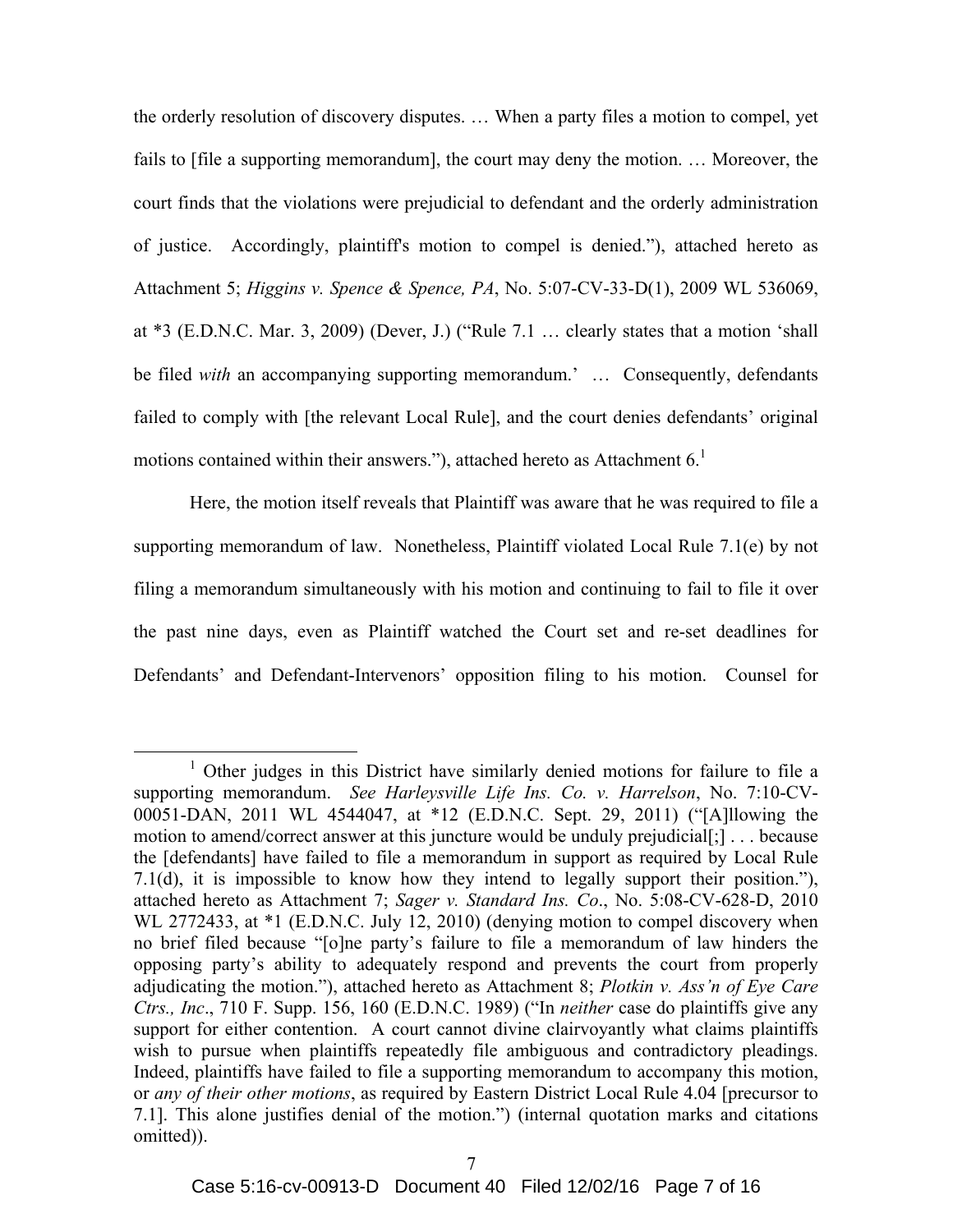Plaintiff are sophisticated and experienced litigators, and there is no legitimate justification for their failure to file the required brief.

This Court specifically addressed a violation of Local Rule 7.1(e) in the context of a motion for a preliminary injunction in *Galaton v. Johnson*, No. 5:11-CV-397-D, 2011 WL 9688271 (E.D.N.C. Aug. 17, 2011), attached hereto as Attachment 9. Key to the analysis in *Galaton* was the standard for a preliminary injunction. A court may issue a preliminary injunction *only if* the moving party clearly establishes the following factors: (1) he is likely to succeed on the merits; (2) he is likely to suffer irreparable harm in the absence of preliminary relief; (3) the balance of equities tips in his favor, and (4) an injunction is in the public interest. *League of Women Voters v. North Carolina*, 769 F.3d 224, 236 (4th Cir. 2014), *cert. denied*, 135 S. Ct. 1735 (2015). Critically, each of these four requirements must be satisfied. *Winter v. Natural Res. Def. Council*, 555 U.S. 7, 20 (2008).

In *Galaton*, the plaintiff filed a motion for a preliminary injunction the month before a scheduled shareholder vote on a merger between Progress Energy and Duke Energy (even though the merger was announced seven months earlier and he could have joined a prior action). The plaintiff then waited until 11 days before the shareholder vote to file a memorandum in support of the motion. This Court first pointed out: "'Equity demands that those who would challenge the legal sufficiency of [a defendant's] decisions ... do so with haste and dispatch.'" 2011 WL 9688271, at \*2 (quoting *Quince Orchard Valley Citizens Ass'n v. Hodel*, 872 F.2d 75, 80 (4th Cir. 1989)). The Court then noted that "Galaton's August 2nd motion violates Local Rule 7.1(d), EDNC, which states 'all motions made, other than in a hearing or trial, shall be filed with an accompanying supporting memorandum.'" *Id*.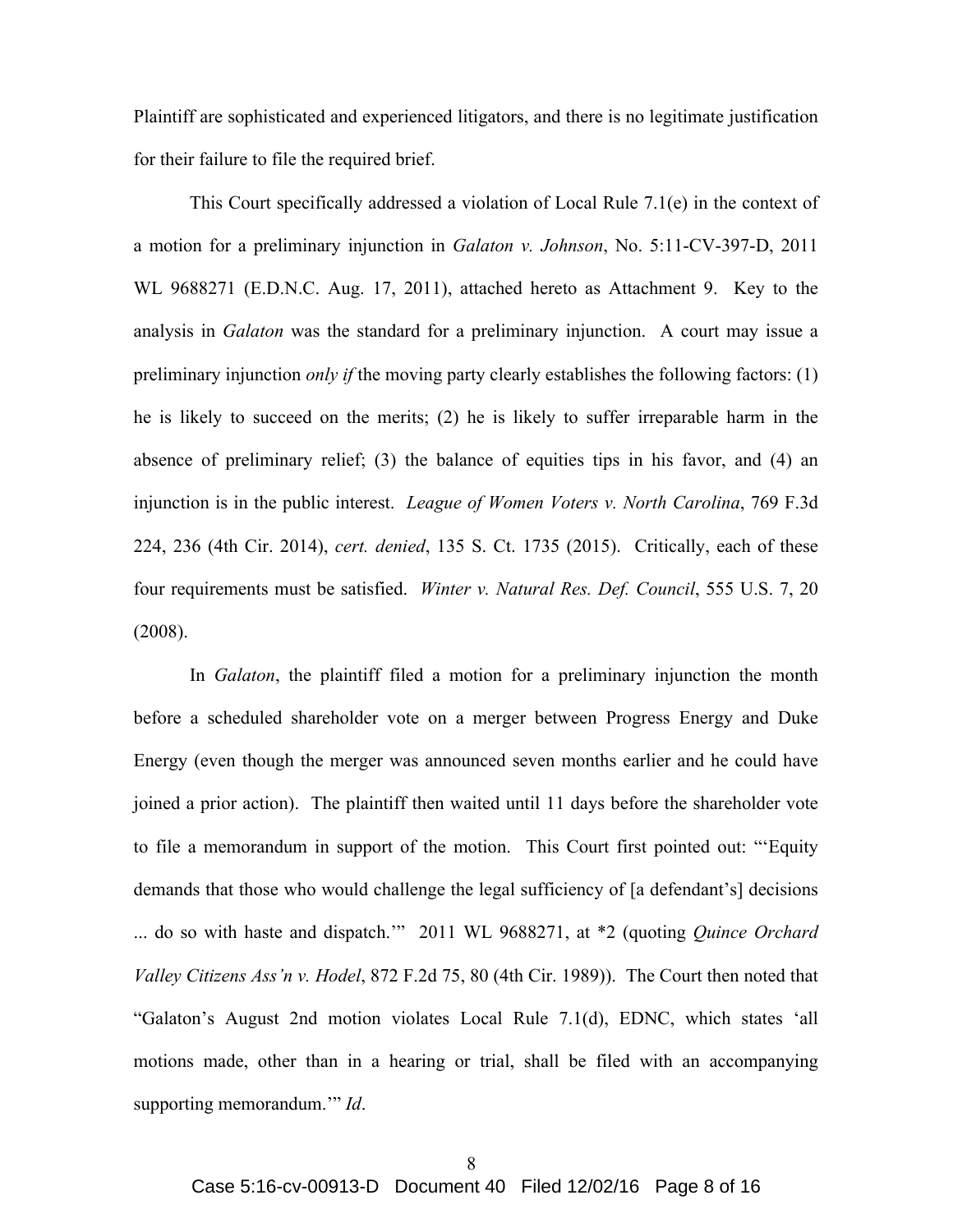In concluding that this delay in complying with the Local Rule justified denial of the motion for a preliminary injunction, the Court held:

> *In light of Galaton's dilatory approach in this case and his abject disregard for the rules of this court, the court finds that the balance of equities do not favor Galaton.* Galaton has been aware of the facts forming the basis of his claims for months, yet waited until the fifty-ninth minute of the eleventh hour to seek an extraordinary equitable remedy. Galaton's proposed preliminary injunction would disrupt Progress's scheduled shareholder meeting to vote on the merger agreement and thereby prejudice Progress and the public. Galaton could have avoided this disruption [to the status quo] with a prompt challenge. Galaton's argument that he is likely to suffer irreparable harm is due to his own delay.

*Id.* at \*2 (emphasis added; internal citations omitted).

As in *Galaton*, Plaintiff here knew of a prior action involving the same same-day registration process now at issue, *NC NAACP*, but chose not to join it. He also could have filed suit after the Fourth Circuit's *NC NAACP* decision but before same-day registration started, putting potential voters and county boards of election on notice. But just like the plaintiff in *Galaton*, Plaintiff waited, and did not file suit until after the election had taken place and he knew the results. In contrast to *Galaton*, however, in which the plaintiff ultimately and belatedly filed a memorandum of law, Plaintiff in this case has filed nothing. Consequently, he has not provided either the Court or Defendants the bases upon which he will rely in seeking the preliminary injunction. Even more so than *Galaton*, Plaintiff has shown an "abject disregard" of the local rules. Consequently, this Court should conclude, as it did in *Galaton*, that the balance of equities does not favor Plaintiff and summarily deny or dismiss the motion for preliminary injunction.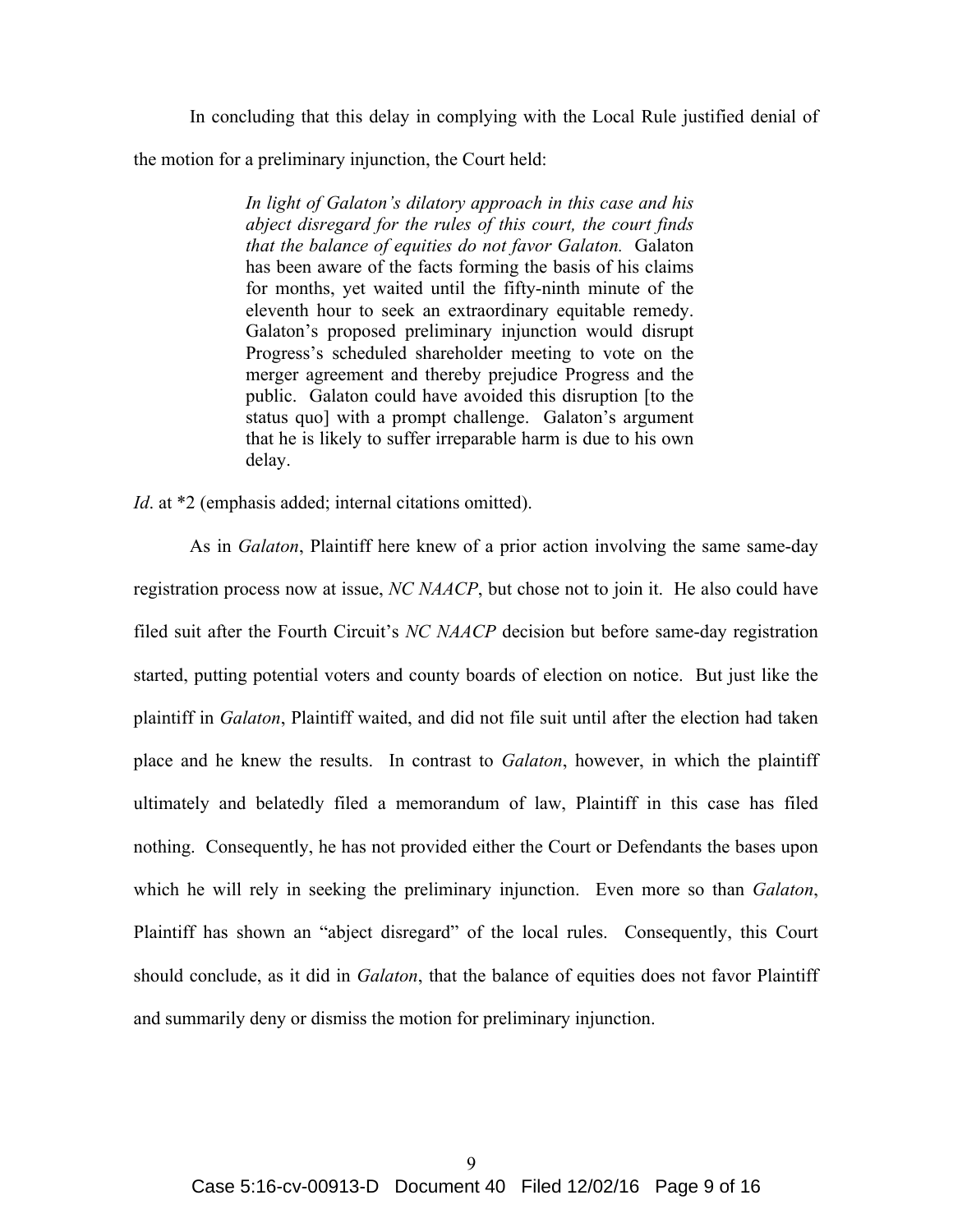## II. PLAINTIFF IS NOT ENTITLED TO A HEARING ON HIS MOTION SINCE HE HAS FAILED TO PROVIDE THE COURT WITH ANY LEGAL OR FACTUAL BASIS JUSTIFYING A HEARING

Even if the Court chooses to disregard the violation of Local Rule 7.1, Plaintiff's two-page motion provides no basis for this Court to conclude that a hearing on the motion is warranted. Instead, Plaintiff briefly recites his claims for relief, describes what he wishes enjoined, makes the conclusory statement that the Federal Rules of Civil Procedure allow a preliminary injunction "under the circumstances presented here," and then promises that he will later "address[] the necessary elements for the entry of a preliminary injunction." Dkt. 8. In short, the motion contains no legal or factual basis for granting Plaintiff a preliminary injunction and, therefore, the Court has nothing before it to justify expending both the Court's resources and those of the SBOE Defendants by conducting a belatedly-requested hearing in the final days of the vote-counting process -- a process the Fourth Circuit has already fully approved. Certainly, it would be extraordinary to grant Plaintiff a hearing that would be so disruptive when he has not bothered to make any showing of entitlement to the relief he seeks. *See Slide-Lok Modular Storage Sys., Inc. v. Flexmar Coatings, LLC*, No. CV 08-0279-PHX-MHM, 2008 WL 4649035, at \*4 (D. Ariz. Oct. 21, 2008) ("Plaintiff has not met its burden of establishing the clear need for the drastic remedy of a preliminary injunction. The evidence presented by [plaintiff] does not sufficiently demonstrate that the law and facts clearly favor the moving party. Likewise, [conducting]  $\ldots$  an evidentiary hearing under Rule 65(a)(2) would  $\ldots$  amount [] to an inefficient use of the Court's time and a waste of the Parties' resources." (citation omitted)), attached hereto as Attachment 10.

In other cases, this Court and others have consistently denied a party a hearing when the party has failed to provide a legal or factual basis for one. Thus, in *Galaton*, this Court concluded:

Case 5:16-cv-00913-D Document 40 Filed 12/02/16 Page 10 of 16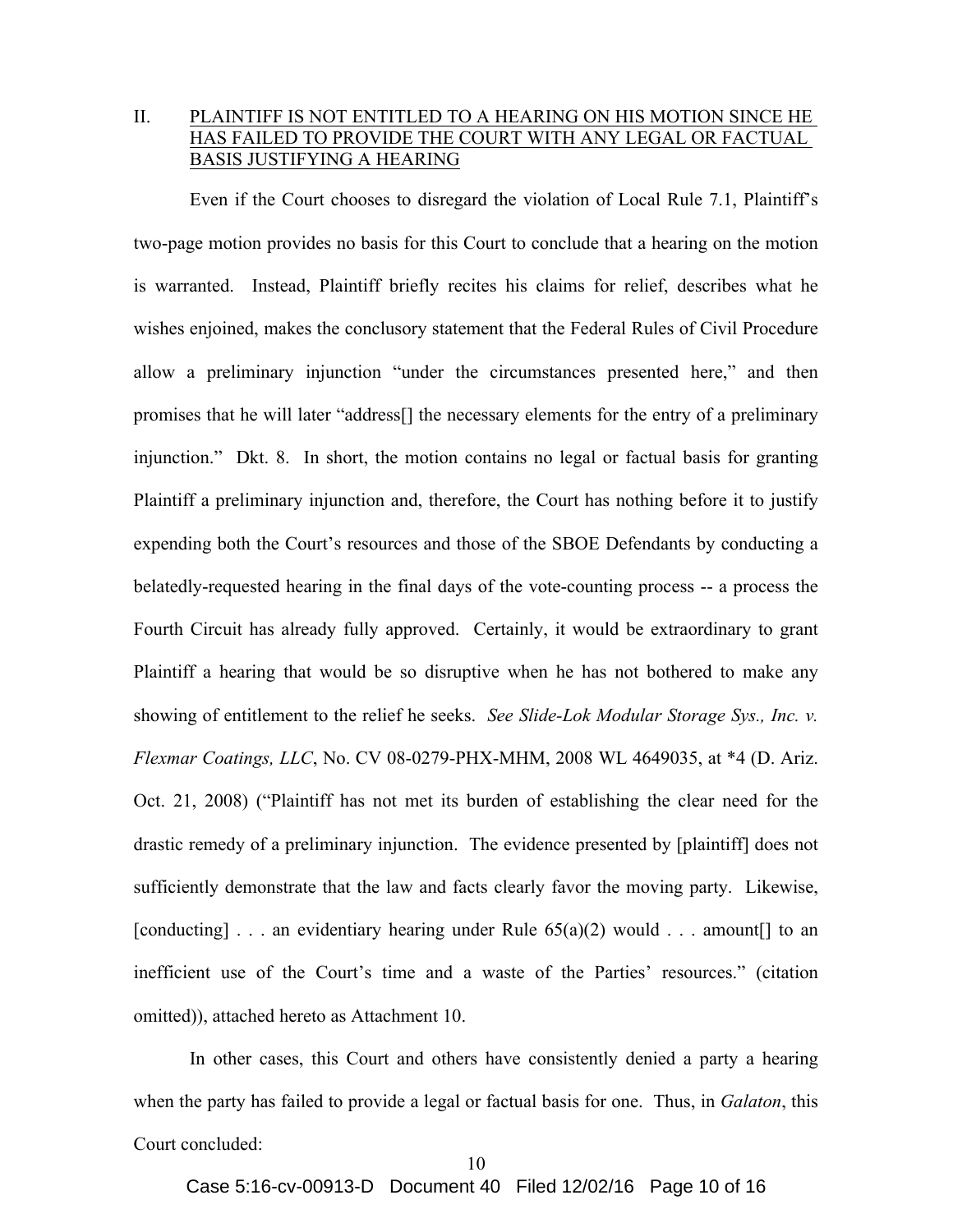A hearing is not necessary in this case. . . . [A] plaintiff's failure to allege and put forth facts that support his claim for relief under the governing law obviates any need for a hearing. *Boyd v. Beck*, 404 F.Supp.2d 879, 887 n.3 (E.D.N.C.2005) (citing *Bradley v. Pittsburgh Bd. of Educ.*, 910 F.2d 1172, 1176 (3d Cir.1990) ("[A] district court is not obliged to hold a hearing when the movant has not presented a colorable factual basis to support the claim on the merits or the contention of irreparable harm."); 11A Charles Alan Wright, Arthur R. Miller, & Mary Kay Kane, *Federal Practice and Procedure* § 2949, at 226 (2d ed.1995) (explaining that preliminary injunctions can be denied without a hearing, even after the movant requests one, "when the written evidence shows the lack of a right to relief so clearly that receiving further evidence would be manifestly pointless").

*Galaton*, 2011 WL 9688271, at \*1 n.2. So too here, because Plaintiff has provided no "written evidence" or even legal authority to support his motion and has made no attempt to show a right to relief, it likewise "would be manifestly pointless" to have a hearing. *Id.*

As the Fifth Circuit has emphasized, "[t]he plaintiff has the burden of introducing sufficient evidence to justify the grant of a preliminary injunction." *PCI Transp., Inc. v. Fort Worth & W. R.R. Co.*, 418 F.3d 535, 546 (5th Cir. 2005). Consequently, in *PCI Transportation*, the court concluded that the plaintiff's failure to submit to the court a contract that formed the basis for its claim "and its failure to establish the existence of a factual dispute on the question whether it would suffer irreparable injury made a hearing unnecessary." *Id. See also Ty, Inc. v. GMA Accessories, Inc.*, 132 F.3d 1167, 1171 (7th Cir. 1997) ("[A]s in any case in which a party seeks an evidentiary hearing, he must be able to persuade the court that the issue is indeed genuine and material and so a hearing would be productive—he must show in other words that he has and intends to introduce evidence that if believed will so weaken the moving party's case as to affect the judge's decision on whether to issue an injunction.").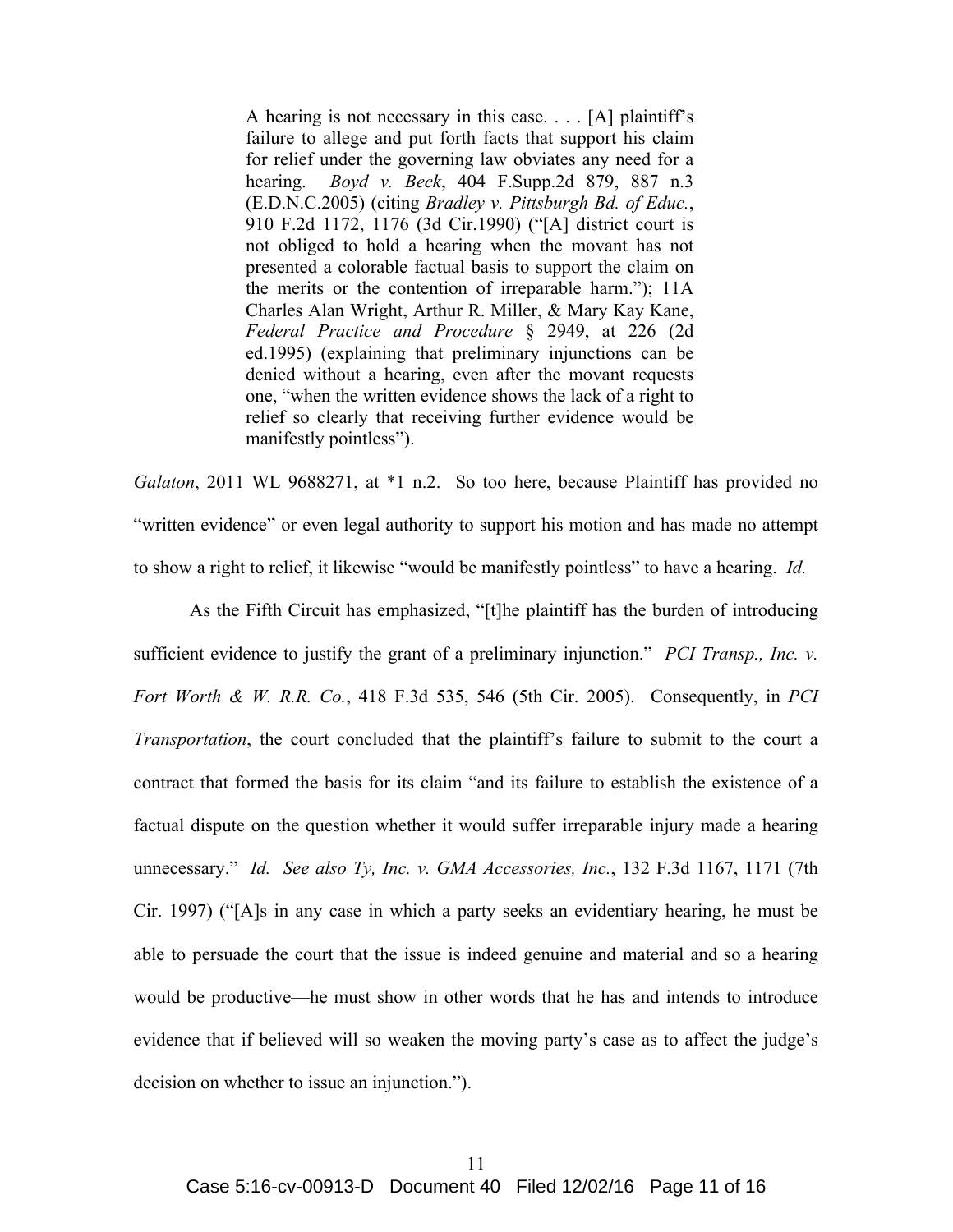Courts have long found that if a party does not diligently pursue his or her claim by performing the work necessary to present sound arguments justifying review, then the court should not expend its limited resources on that claim. This case is no exception. Plaintiff's lackadaisical attitude toward his claims and toward his motion for a preliminary injunction warrants dismissal or summary denial of that motion.

### III. NO JUSTIFICATION EXISTS FOR ALLOWING PLAINTIFF TO CURE HIS OMISSIONS AT THIS VERY LATE DATE

It is possible that Plaintiff will, in response to this motion, seek leave to belatedly file a memorandum and supporting evidence in order to justify the hearing he has requested. Nothing about this Plaintiff or this case warrants affording Plaintiff special treatment. In *Galaton*, this Court denied a hearing when the plaintiff waited until 11 days before the shareholder vote at issue to file a supporting memorandum, while, here, Plaintiff still has not filed a brief the last business day before Defendants' deadline to file their opposition and less than a week before the calendared hearing. Plaintiff's counsel must have been well aware that his memorandum of law was due at the time Plaintiff filed his motion and not the same day oppositions are due or later.

Plaintiff has not litigated this case in a manner that shows a serious intent to pursue his claims, such as by filing the case prior to the commencement of same-day registration or filing a motion for a preliminary injunction supported by affidavits, other evidence, and a memorandum of law. Instead, Plaintiff has treated the complaint and motion like a press release, using them to attract media attention but not following through in a manner consistent with a party interested in vigorously pursuing his or her claims in a court of law.

Indeed, in Mr. De Luca's press conference, he acknowledged to the media that this lawsuit is really about laying the groundwork for the State Legislature to again pass legislation abolishing same-day registration. Attachment 1, at 2. Plaintiff stated to the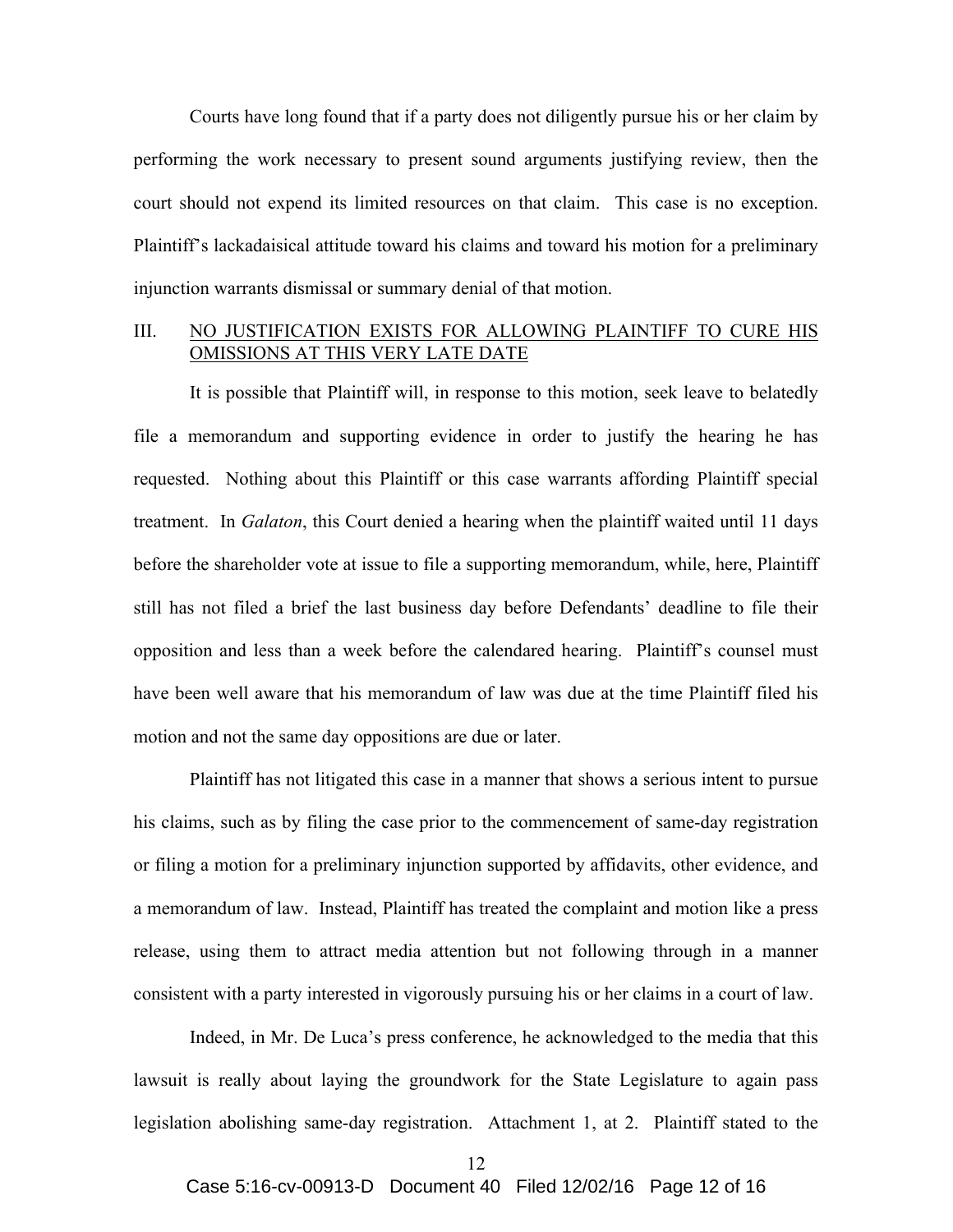press (although not in his papers to this Court) that this litigation was brought "to create a record about the chaos and turmoil same-day registration brings to the election process." Attachment 2, at 2. He explained further: "We think same-day registration is a bad policy. This is the [sic] about the best way we can use the courts to show that it is." *Id*, at 3.

While it is questionable whether this is a proper purpose for a lawsuit, since it is not focused on vindicating rights but rather uses the courts to build a record for legislation, this purpose is certainly inconsistent with Plaintiff's request for a preliminary injunction. In order to achieve the purpose admitted to the media, Plaintiff does not need to have an injunction delaying the SBOE's certification of the election results or striking votes that are lawful under current state law. That purpose may explain Plaintiff's failure to vigorously litigate the motion for a preliminary injunction.

In the event, however, that Plaintiff suggests a further delay of the proceedings in order to allow him to file a brief and supporting evidence, the question arises whether another purpose underlies this lawsuit as well: a goal to exploit the claims set out in the complaint as a strategic means of obtaining a delay of the certification of the election results. Regardless, Plaintiff has, at this point, had every opportunity to comply with the Court's local rules and show an intent to vigorously and honestly pursue his claims.

The NC NAACP would, therefore, strongly object to any further delay by giving Plaintiff more time to file a supporting memorandum. To do so would reward Plaintiff for deliberately disregarding the Court's rules in order to gain a strategic and political advantage, rather than vindicate rights. This situation is far more blatant that that of the plaintiff in *Galaton*, who "waited until the fifty-ninth minute of the eleventh hour to seek [the] extraordinary equitable remedy" of a preliminary injunction. *Galaton*, 2011 WL 9688271, at \*2.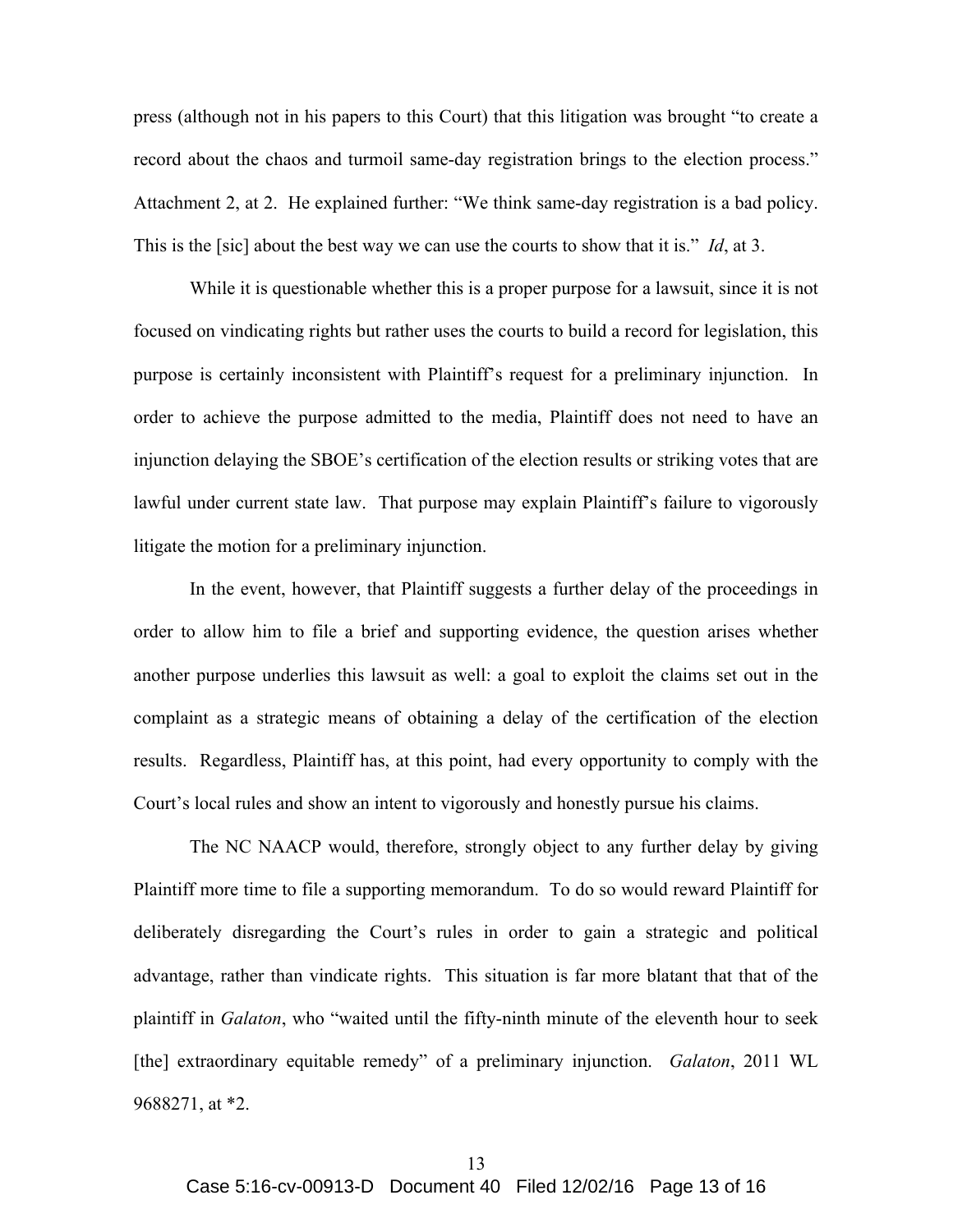# **CONCLUSION**

For the reasons set forth above, Defendant-Intervenor NC NAACP respectfully requests that the Court summarily deny or dismiss Plaintiff's motion for a preliminary injunction and cancel the upcoming hearing regarding this motion.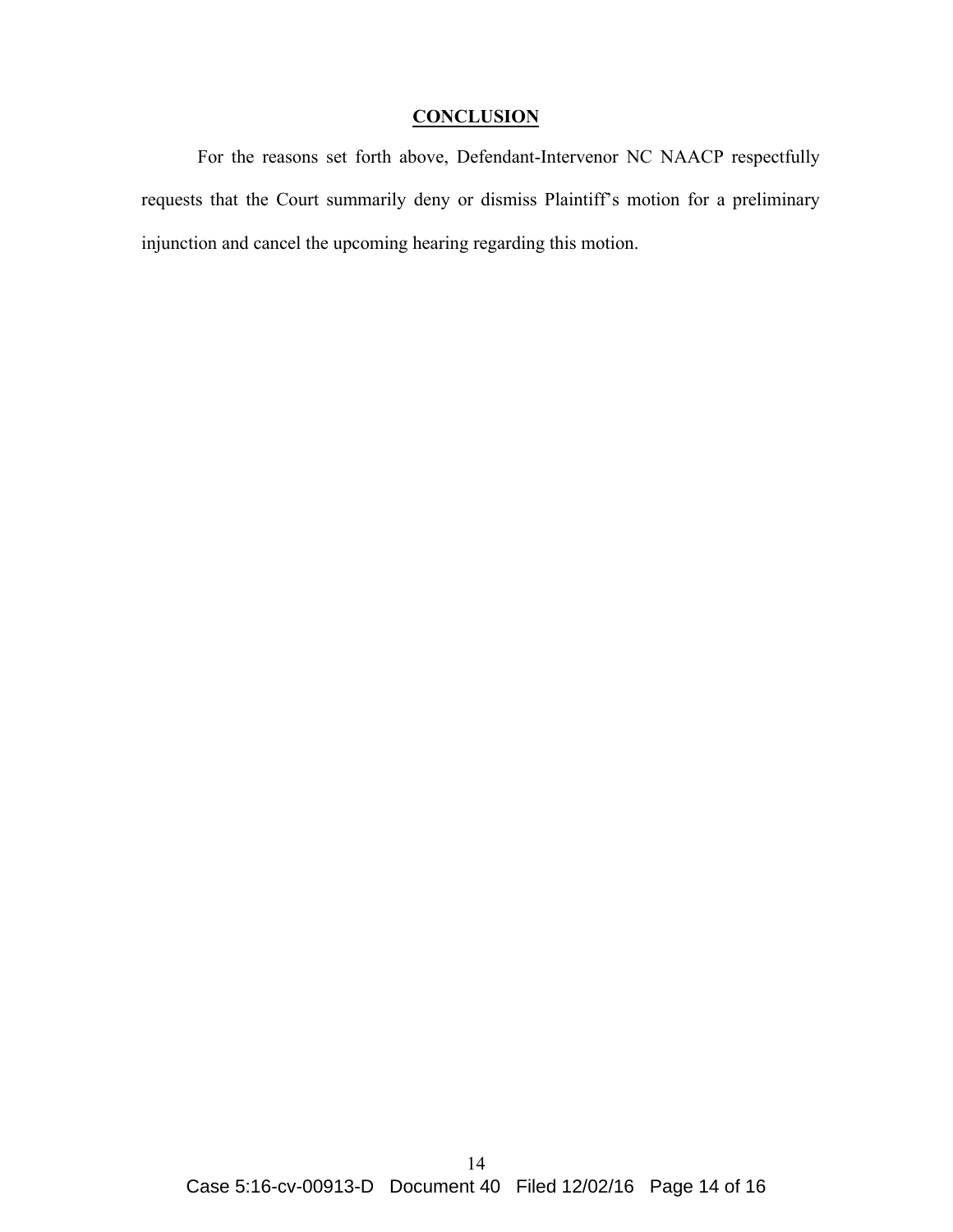Respectfully submitted this 2nd day of December, 2016.

/s/ *Martha A. Geer*

Martha A. Geer (Bar No. 13972) COHEN MILSTEIN SELLERS & TOLL PLLC 150 Fayetteville Street STE. 980 Raleigh, NC 27601 Telephone: 919-890-0560 Facsimile: 202-408-4699 Email: mgeer@cohenmilstein.com

Joseph M. Sellers Brian Corman COHEN MILSTEIN SELLERS & TOLL PLLC 1100 New York Avenue, N.W. East Tower, STE. 500 Washington, DC 20005-3964 Telephone: 202-408-4600 Facsimile: 202-408-4699 Email: jsellers@cohenmilstein.com Email: bcorman@cohenmilstein.com

Irving Joyner (Bar No. 7830) P.O. Box 374 Cary, North Carolina 27512 Telephone: 919-319-8353 Email: ijoyner@NCCU.EDU

Penda D. Hair Caitlin A. Swain Leah J. Kang FORWARD JUSTICE 1401 New York Ave., NW, STE 1225 Washington, DC 20005 Telephone: (202) 256-1976 Email: phair@forwardjustice.org Email: cswain@forwardjustice.org Email: lkang@forwardjustice.org

*Attorneys for North Carolina State Conference of the National Association for the Advancement of Colored People*